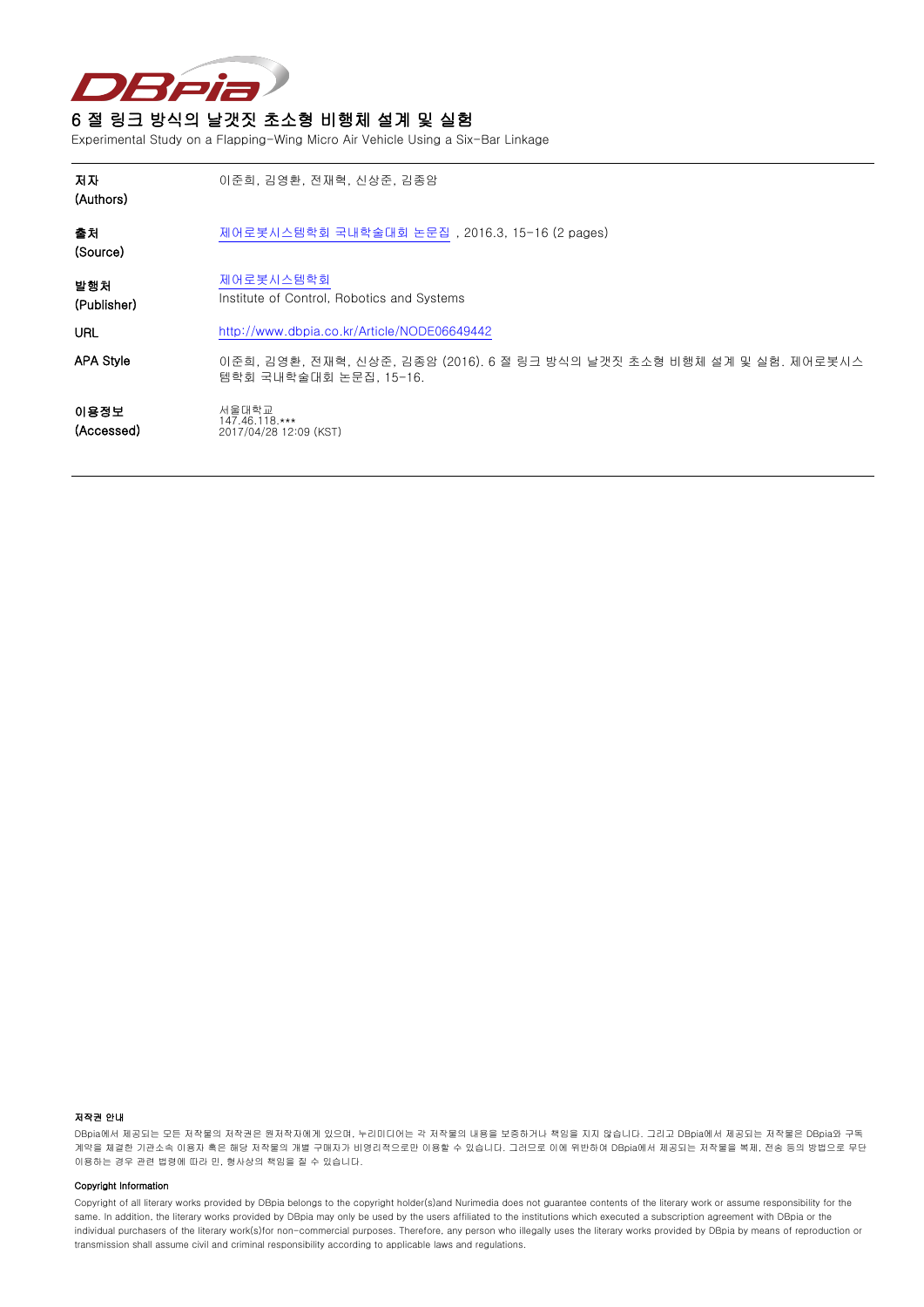# 6 절 링크 방식의 날갯짓 초소형 비행체 설계 및 실험 **Experimental Study on a Flapping-Wing Micro Air Vehicle Using a Six-Bar Linkage**

 $^{\circ}$ 이 준 희 $^{\,1},$  김 영 환 $^{\,1},$  전 재 혁 $^{\,1},$  신 상 준 $^{\,1,\,2},$  김 종 암 $^{\,1,\,2*}$ 1) 서울대학교 우주항공공학과 (TEL: 02-880-7391; E-mail: jhlee4860@snu.ac.kr) 2) 서울대학교 항공우주신기술연구소 (TEL: 02-880-1915; E-mail: chongam@snu.ac.kr)

**Abstract** This paper presents an experimental study on a Flapping-Wing Micro Air Vehicle (FWMAV) using a six-bar linkage mechanism. To design the mechanism, a conceptual design process was employed, and then the design was analyzed using a multi-body dynamic program. The designed FWMAV was manufactured and verified by a high-speed camera and a six-force external balance. As a result, the FWMAV's aerodynamic performances such as thrust and moments were confirmed through the experiment.

#### **Keywords** flapping wing, MAV

## **1.** 서 론

날갯짓 비행체는 고정익 비행체에 비해 제자리비행 (hovering)이 가능하고 비행효율이 우수하기 때문에 최 근 국내외 여러 기관에서 활발한 연구를 진행되고 있으 며, 다양한 메커니즘을 이용하여 비행체를 설계하고 있 다(1-5). 본 논문에서는 6절 링크 방식의 날개 스팬(span) 이 150mm 이하인 비행체 구현을 목표로 하고, 초기 설 계과정을 정립하였으며, 설계 안의 기구학적 거동 정확 성과 실현 가능성 예측을 위해 다물체 동역학 해석 프 로그램을 이용하였다. 제작된 초소형 비행체는 초고속 카메라와 6축 외장형 밸런스를 이용하여 설계 값과 일 치하는지 확인되었고, 각 방향 제어력 발생여부도 검증 되었다.

## **2.** 본 론

#### *2.1* 설계 절차 및 개념 설계

현재까지 진행된 여러 날갯짓 비행체의 경우 초기 설 계 단계에 대한 기구학적, 해석적 과정이 거의 기술되 어 있지 않다. 따라서 본 연구에서는 제작과정에서의 시행오차를 줄이고자 그림 1과 같은 개념설계 절차를 확립하였다.

본 논문에서 고안한 6절 링크의 개념은 그림 1과 같 다. 6절 링크는 joint 위치 조절을 통해 날갯짓의 운동면

과(ø) 날갯짓 각도크기(Φ)를 조절 할 수 있다. 이를 통해 그림 2와 같이 각 날개의 공력중심을 이동하여 제 어력을 발생시킬 수 있다.

이와 같은 6절링크 날갯짓 비행체는 그림 1의 개념설 계 절차에 따라 기구학적 해석프로그램(Recurdyn)을 이 용하여 설계 안의 수정/보안 작업을 거쳤다 (그림 3).



<sup>※</sup> 본 연구는 2015 년도 정부(미래창조과학부)의 재원으로 한국연구재단 첨단 사이언스-교육 허브개발사업(No, NRF-2011-0020559), 국방 생체 모방 자율로봇 특화연구센터를 통한 방위사업청과 국방과학연구소의 지원을 받아 수행된 연구임(UD130070ID)